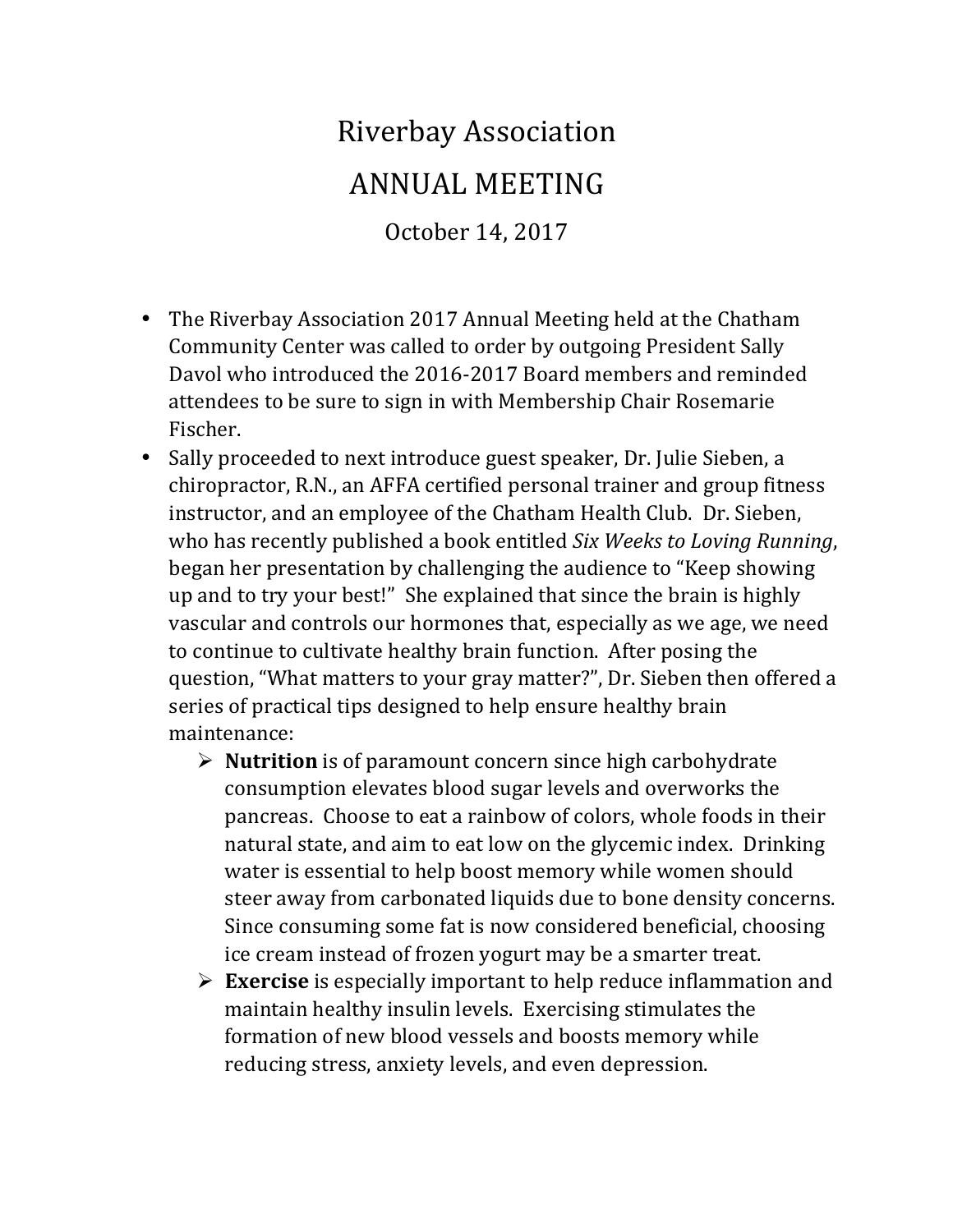- $\triangleright$  **Strength training** can boost memory helping us to better plan and process tasks. Especially important are cross crawl activities which stimulate bridges between the right and left brain areas thus improving synaptic connections.
- $\triangleright$  **Meditation** practices help individuals to be more resourceful when dealing with stress and may even help us to be less judgmental and thus more accepting of others.
- $\triangleright$  **Learning** and the importance of lifelong learning cannot be abandoned. We need to continue to stimulate our neurological system to help us create mental connections, to think, and to learn. Maintaining adequate sleep habits to refresh our brains is most necessary.
- President Sally Davol next called the meeting to order and asked for a motion to approve the minutes from the 2016 Riverbay Association Annual Meeting. The minutes were accepted and approved.
- Treasurer's Report: Barbara Geagan presented her cash flow charts explaining there were more dues to be processed, but as of  $10/14/2017$ there were total inflows of  $$12,840.00$  and total outflows of  $$8,245.16$ with a balance of \$4,594.84. When questioned about yard sale expenses, Barbara explained that advertising was essential and that some costs would be one time expenses. Her report was accepted and approved. Former Riverbay President Bernie Pfeifer commended Barbara for her financial expertise and for her loyalty in agreeing to serve as treasurer for a longer term.
- Beautification Report: Ann Reydel spoke about the roses added to the Park Street Entrance garden and the valuable support members had provided planting and weeding Riverbay gardens. She encouraged anyone who wished to join the gardening brigade to simply forward their email address to her. Ann also welcomed anyone with further suggestions regarding beautification of Riverbay to contact her.
- Membership Report: Rosemarie Fischer stated that of the 380 property owners in Riverbay, there are currently 243 association members bringing membership to over 60%. The updated Riverbay Directory was a milestone for 2017 and has been well received. Rosemarie recognized Barbara Geagan for her concerted effort maintaining up to date membership totals.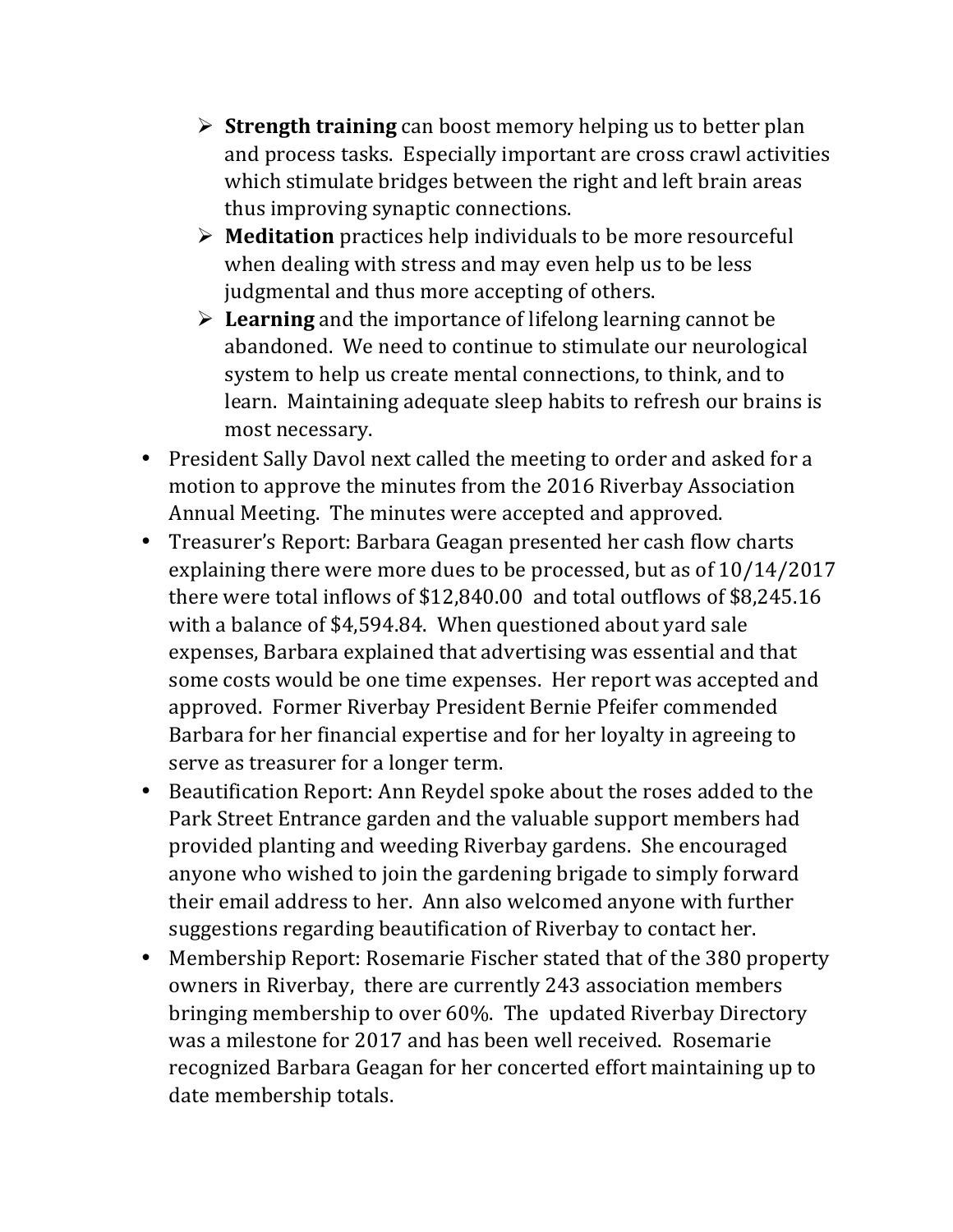- President's 2017 State of Riverbay Association Remarks:
	- $\triangleright$  Sally recognized Riverbay residents Richard and Michelle Crean of Chatham Bakery for their help with the meeting's refreshments.
	- $\triangleright$  She commended Bernie Pfeifer for his guidance as a Past President of Riverbay and Webmaster Dale Eckerman for his technological expertise, organizational skills, and email blast efficiency.
	- $\triangleright$  Alluding to the saying, "It takes a village. . .", she also thanked the spouses of Riverbay Association Board members for their often needed assistance.
	- $\triangleright$  Sally spoke about the importance of Riverbay socials to help foster a sense of community. Of special note were the two outdoor socials: "Danish Summer" hosted by Ragnhild Bjerke and "In a Dear Meadow Garden" hosted by Carole Salines and Rosemary Flaherty. If anyone else were willing to host a social, Sally encouraged them to please contact the Board.
	- $\triangleright$  Citing improvements to the Riverbay Quad such as the repair of the drip irrigation system, the success of the knockout roses, and the conversion of the existing flag pole to a tabernacle version, Sally encouraged members to also check out the new solar light in place to better illuminate the flag at night. She also thanked Dick Pockwinse for volunteering to take over flag raising and lowering duties.
	- $\triangleright$  Another Riverbay Yard Sale has been scheduled for the 2018 Memorial Day weekend. In 2017 there were 45 households participating. Volunteers will be needed to assist buyers and to encourage parking on just one side of roads.
	- $\triangleright$  Our Christmas Tree Lighting will take place on Sunday, December  $10<sup>th</sup>$ .
	- $\triangleright$  Sally also mentioned that the Riverbay Association Board meets in Riverbay homes. Association members are always welcome, but would need to inform the Board when wishing to attend a given meeting.
	- $\triangleright$  Lastly, President Sally Davol recognized outgoing Board members: Membership Chair Rosemarie Fischer, Treasurer